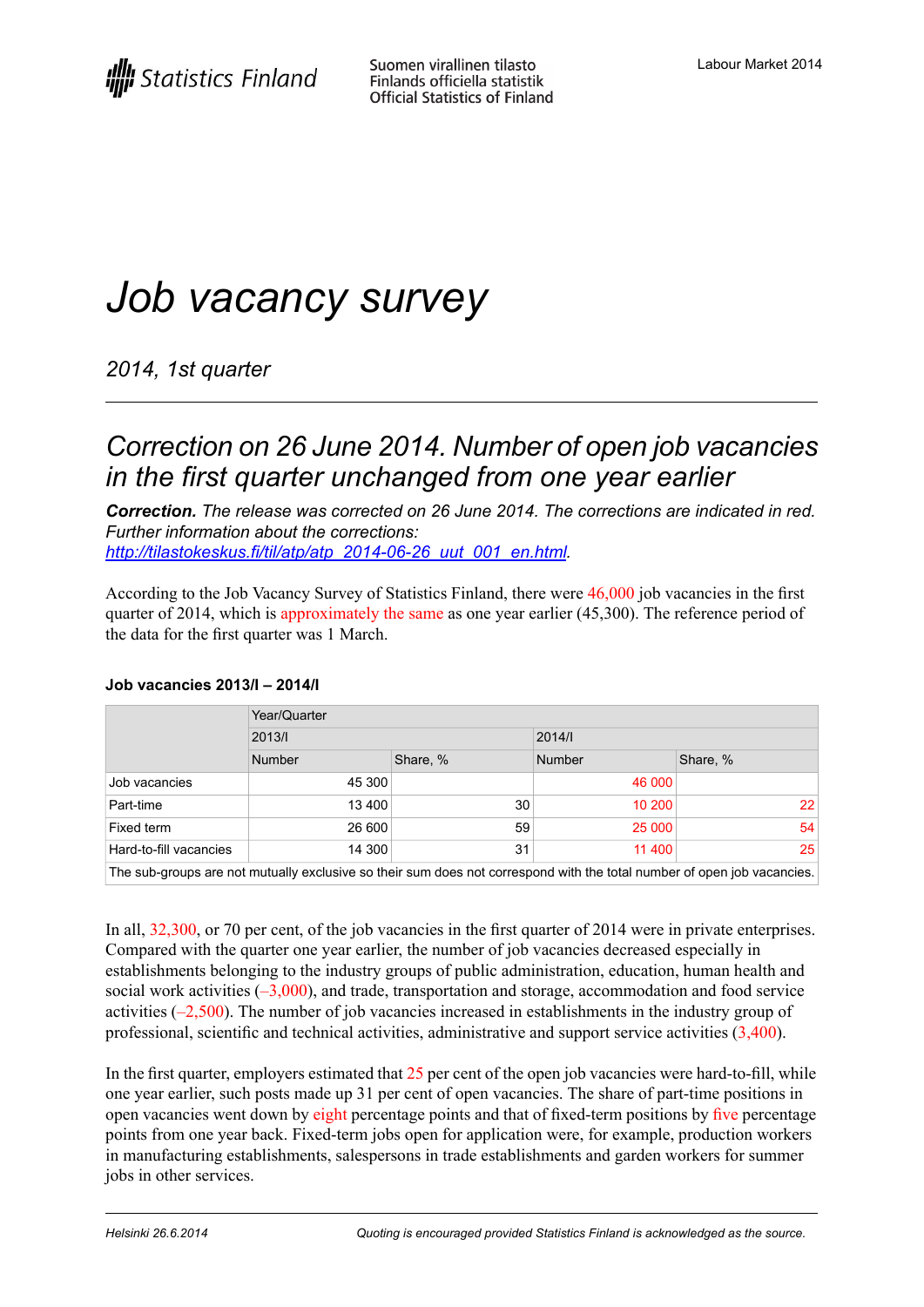Statistics Finland has been collecting data on open job vacancies quarterly since 2002. The inquiry is directed to persons responsible for recruitment in private or public sector establishments. The data provider can respond either using the web questionnaire or through a telephone interview. The data collection includes 2,500 different establishments in every quarter. The statistics are based on Regulation (EC) No 453/2008 of the European Parliament and of the Council. The objective is to produce up-to-date and comparable information about the number and structure of job openings on the labour markets of EU Member States.

The sample design of the Job Vacancy Survey was changed for the statistical year 2013 so that the target samples and strata better correspond with the information needs of data users. The revisions made have a significant effect on the results, for which reason the data cannot be compared with the data released prior to the first quarter of 2013. Further information can be found in the Quality description of the statistical release in Finnish [http://www.stat.fi/til/atp/2014/01/atp\\_2014\\_01\\_2014-05-16\\_laa\\_001\\_fi.html](http://www.stat.fi/til/atp/2014/01/atp_2014_01_2014-05-16_laa_001_fi.html)

More information about open job vacancies is available in the appendix tables of this release and in the database tables of the Job Vacancy Survey (in Finnish). The figures in the tables are rounded, for which reason the sums do not always amount to the totals.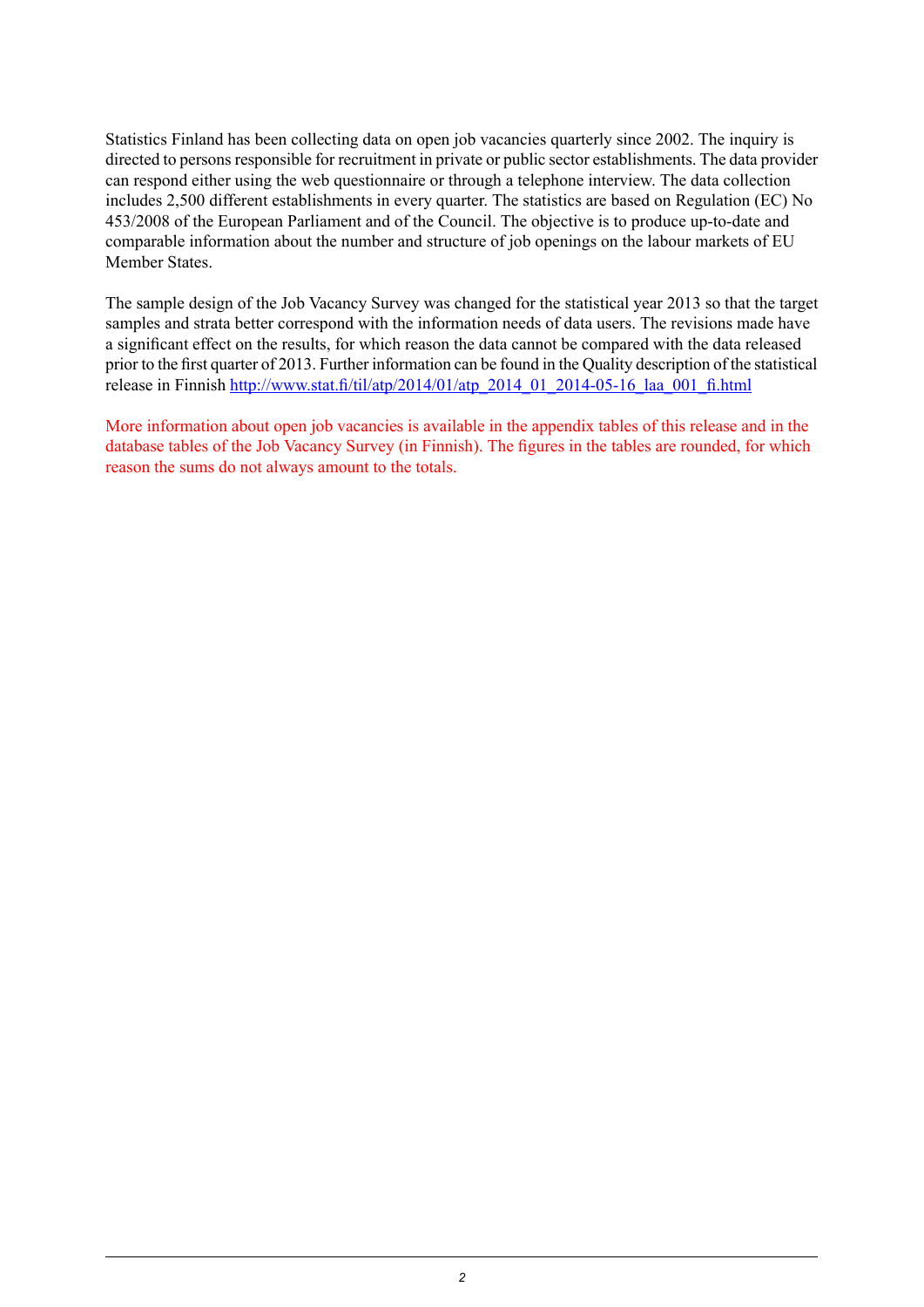## *Contents*

### *Tables*

### **Appendix tables**

| Appendix table 4. Job vacancies by location (major region 2012) of the local kind of activity unit 2013/I - 2014/I4 |  |
|---------------------------------------------------------------------------------------------------------------------|--|
| Appendix table 5. Job vacancies by industry (TOL 2008) of the local kind of activity unit 2013/I - 2014/I5          |  |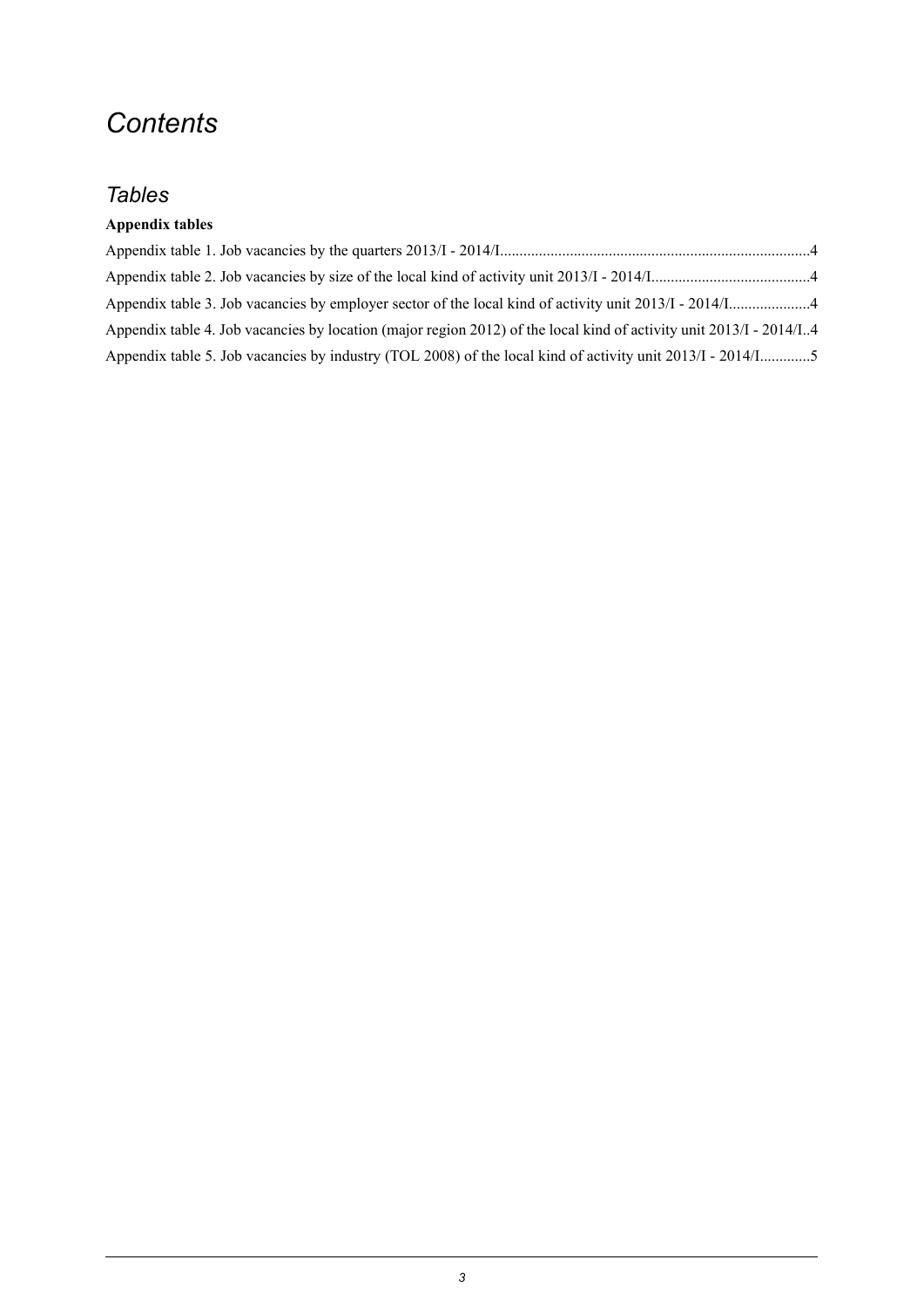## *Appendix tables*

| Corrected on 26 June 2014. The corrections are indicated in red. |              |        |                 |  |
|------------------------------------------------------------------|--------------|--------|-----------------|--|
|                                                                  | Year/Quarter |        | Change          |  |
|                                                                  | 2013/1       | 2014/  | 2013/1 - 2014/1 |  |
| Job vacancies                                                    |              |        |                 |  |
| Total                                                            | 45 300       | 46 000 | 600             |  |
| Unoccupied                                                       | 19 900       | 25 000 | 5 100           |  |
| Part-time                                                        | 13 400       | 10 200 | $-3200$         |  |
| Fixed term                                                       | 26 600       | 25 000 | $-1600$         |  |
| Hard to Fill                                                     | 14 300       | 11 400 | $-2900$         |  |

#### <span id="page-3-0"></span>**Appendix table 1. Job vacancies by the quarters 2013/I - 2014/I**

#### <span id="page-3-1"></span>**Appendix table 2. Job vacancies by size of the local kind of activity unit 2013/I - 2014/I**

| Corrected on 26 June 2014. The corrections are indicated in red. |              |        |                 |
|------------------------------------------------------------------|--------------|--------|-----------------|
|                                                                  | Year/Quarter | Change |                 |
|                                                                  | 2013/1       | 2014/  | 2013/1 - 2014/1 |
| Employees                                                        |              |        |                 |
| Total                                                            | 45 300       | 46 000 | 600             |
| 1-4 persons                                                      | 9 0 0 0      | 14 900 | 5800            |
| 5-9 persons                                                      | 6 600        | 5 200  | $-1400$         |
| 10-49 persons                                                    | 13 400       | 10 700 | $-2800$         |
| 50 or more                                                       | 16 200       | 15 200 | $-1000$         |

#### <span id="page-3-2"></span>Appendix table 3. Job vacancies by employer sector of the local kind of activity unit 2013/I - 2014/I

| Corrected on 26 June 2014. The corrections are indicated in red. |              |         |                 |
|------------------------------------------------------------------|--------------|---------|-----------------|
|                                                                  | Year/Quarter | Change  |                 |
|                                                                  | 2013/        | 2014/1  | 2013/1 - 2014/1 |
| Employer                                                         |              |         |                 |
| Total                                                            | 45 300       | 46 000  | 600             |
| Private enterprise                                               | 33 500       | 32 300  | $-1200$         |
| <b>Local Government</b>                                          | 6 200        | 5 600   | $-600$          |
| <b>Central Government</b>                                        | 700          | 700     | 100             |
| Non-Profit Organization                                          | 3 3 0 0      | 2 3 0 0 | $-1000$         |
| Other                                                            | 1600         | 5 0 0 0 | 3 4 0 0         |

#### <span id="page-3-3"></span>**Appendix table 4. Job vacancies by location (major region 2012) of the local kind of activity unit 2013/I - 2014/I**

| <b>Corrected on 26 June 2014.</b> The corrections are indicated in red. |              |        |                 |
|-------------------------------------------------------------------------|--------------|--------|-----------------|
|                                                                         | Year/Quarter | Change |                 |
|                                                                         | 2013/        | 2014/  | 2013/1 - 2014/1 |
| Major region                                                            |              |        |                 |
| Total (incl. Åland)                                                     | 45 300       | 46 000 | 600             |
| Helsinki-Uusimaa                                                        | 14 800       | 11 900 | $-2900$         |
| Southern Finland                                                        | 9 0 0 0      | 8 500  | $-500$          |
| Western Finland                                                         | 13 100       | 12 800 | $-300$          |
| Northern and Eastern Finland                                            | 7700         | 12 200 | 4 500           |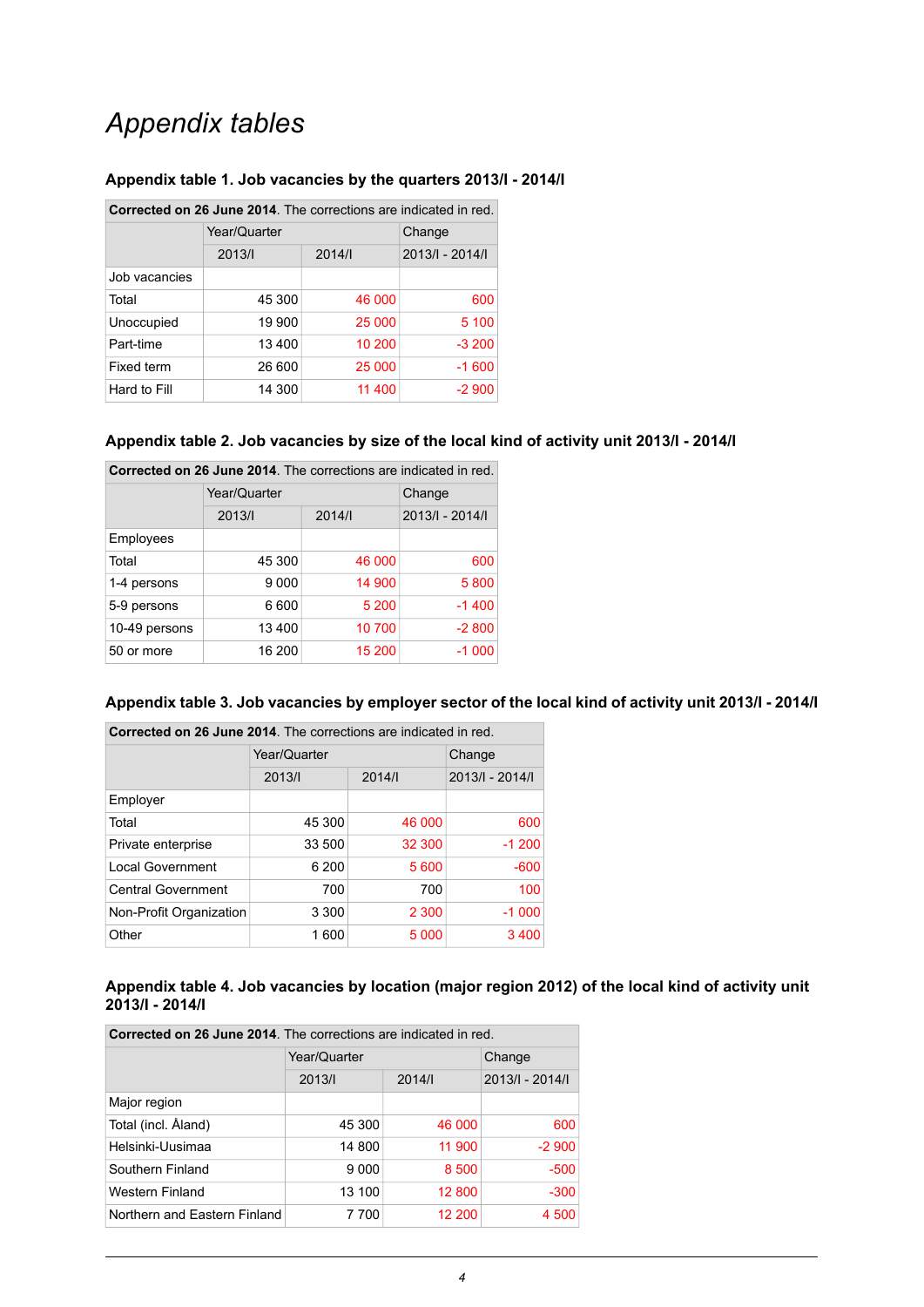#### <span id="page-4-0"></span>**Appendix table 5. Job vacancies by industry (TOL 2008) of the local kind of activity unit 2013/I - 2014/I**

h

| <b>Corrected on 26 June 2014</b> . The corrections are indicated in red.                                        |              |         |                 |  |
|-----------------------------------------------------------------------------------------------------------------|--------------|---------|-----------------|--|
|                                                                                                                 | Year/Quarter |         | Change          |  |
|                                                                                                                 | 2013/1       | 2014/1  | 2013/1 - 2014/1 |  |
| Industry (TOL 2008)                                                                                             |              |         |                 |  |
| Total                                                                                                           | 45 300       | 46 000  | 600             |  |
| A Agriculture, forestry and fishing (01–03)                                                                     | 1 000        | 200     | -800            |  |
| B-E Manufacturing; Mining and quarrying and other industry (05–39)                                              | 6 900        | 9 3 0 0 | 2 3 0 0         |  |
| F Construction (41–43)                                                                                          | 2 0 0 0      | 1 200   | -800            |  |
| G-I Wholesale and retail trade; Transportation and storage;<br>Accommodation and food service (45–56)           | 11 800       | 9 3 0 0 | $-2500$         |  |
| J Information and communication (58–63)                                                                         | 2 2 0 0      | 1 500   | -700            |  |
| K,L Financial and insurance activities; Real estate activities (64–68)                                          | 1 100        | 1 200   | 100             |  |
| M.N Professional, scientific and technical activities; Administrative and<br>support service activities (69–82) | 8800         | 12 200  | 3400            |  |
| O-Q Public administration; Education, Human health and social work<br>activities (84–88)                        | 9600         | 6 600   | $-3000$         |  |
| R,S Other service activities (90–96)                                                                            | 1800         | 4 4 0 0 | 2 600           |  |

**Corrected on 26 June 2014**. The corrections are indicated in red.